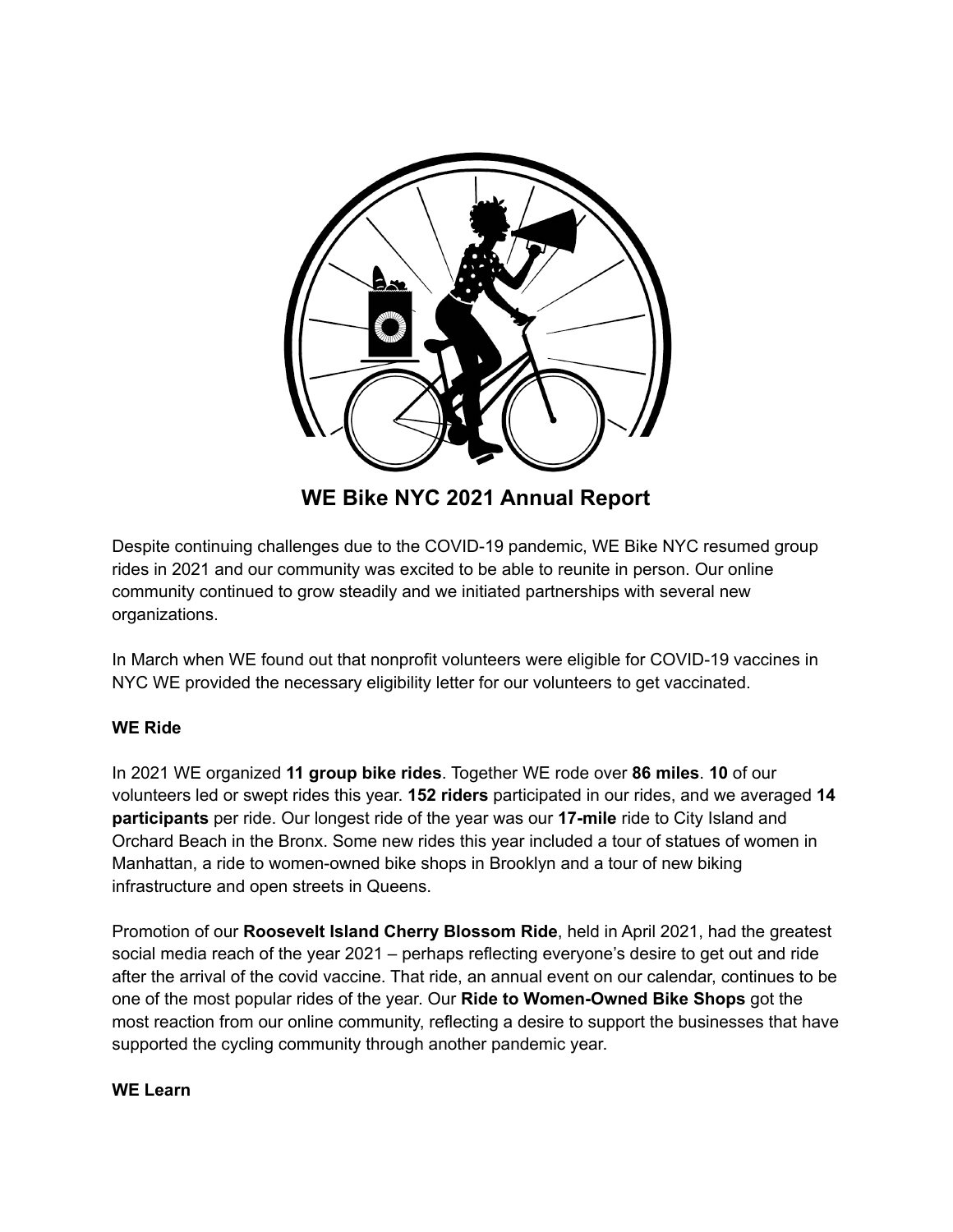WE organized or partnered with other groups for **6 workshops** this year, on topics such as bike law, "ask a wrench", distance riding, and bike cleaning. Our workshops attracted over **120 participants** and included lively Q&As.

### **WE Socialize**

This year WE experimented with hosting happy hours in parks and bars with outdoor seating. Over **30** people joined our happy hours this year.

# **WE Partner**

This year we continued our partnership with **The Brown Bike Girl Bicycle Advocacy** and the law firm of **Vaccaro & White** via workshops we co-organized.

WE initiated new partnerships with **New York Cycling Club (NYCC)** via a joint happy hour, **Get Women Cycling** via an "Ask a Wrench" workshop, **Young Professionals in Transportation-NYC** via an educational bike tour, and **Mechanical Gardens Bike Co-op** via a bike cleaning workshop. WE hope to maintain these partnerships in the coming year.

# **WE Connect**

Our online community has continued to grow and thrive. A year of pandemic isolation and a desire to connect was reflected in our online community activity. In 2021, we reached **12,000+** people on Facebook and **4000** on Instagram. We have **5262 likes** on our Facebook page, **2604 Instagram followers**, and **3060 members** in our **Female Bike Forum**. Our Facebook forum has been very active, with many new cyclists asking questions and connecting with other riders. Our monthly newsletter now goes out to **2000+** recipients.

While 72% of our Facebook audience identify as women, 28% identify as men. And it's about 75/25 on Instagram. And, while our social media audience ranges in age from 18 to 65+, most are in the 25-54 age group. Not surprisingly, almost half are New Yorkers (with a few neighbors checking in from New Jersey, Philly and Los Angeles – and others from as far away as Canada, Mexico, Brazil and beyond).

In May WE hosted a table at the **Brooklyn Bike Jumble**, where we reached out to new community members and even recruited a new volunteer. WE created our first ever QR code to connect the public with our website.

WE also created a YouTube channel to post videos from our online events and other video content.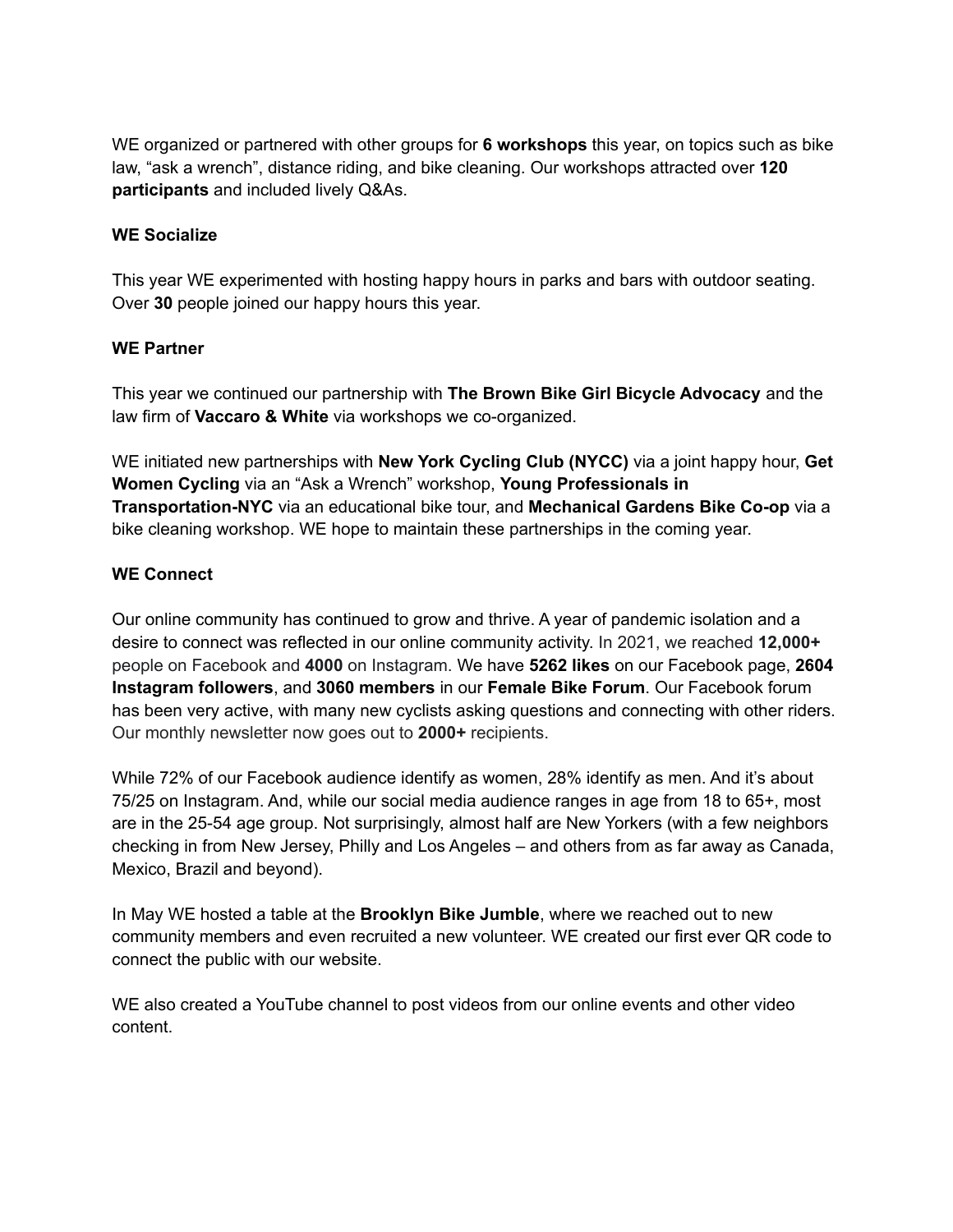### **WE Advocate**

WE signed on to letters written by **Transportation Alternatives** to Mayor de Blasio calling for the continuation and improvement of the open streets program and the initiation of a 25x25 program to increase car-free public space in NYC by 25% by 2025.

### **WE Parent on Two Wheels**

Our **Moms on Wheels** Facebook forum has continued to grow and provide a valuable resource for parents with questions about biking with their kids. The group now includes nearly **1000 members**.

# **WE Recruit**

Our volunteers led **3** new volunteer training sessions, during which we trained **7 new volunteers**. WE also recruited a new board member, Lilach Shafir.

# **WE Lead**

WE have continued our participation on the **Lyft/DOT Equity Advisory Board** to guide Citi Bike's expansion in an equitable way. We've also joined the DOT's **Community Bicycle Working Group** and the **El Barrio Bikes Coalition** to be further involved in local community issues.

#### **Quotes**

Instagram comments about 2020 WE Bike NYC rides:

Pupusas & pies ride: "Thanks for an awesome day yesterday!!" @stompy\_cat

Queens bike tour with YPT: "Learned so much today! Thank you" @send spicy noodz

"This was awesome! Thank you!" @michaelahillen

Lincoln Center GREEN ride: "So much fun! Beautiful evening!" @emily.provonsha.pottery

Orchard Beach ride: "Such a fun day and gorgeous weather!" @msmarbo

# **Financial Statement**

As an all-volunteer nonprofit, WE Bike NYC organizes all of our programs on a shoestring budget.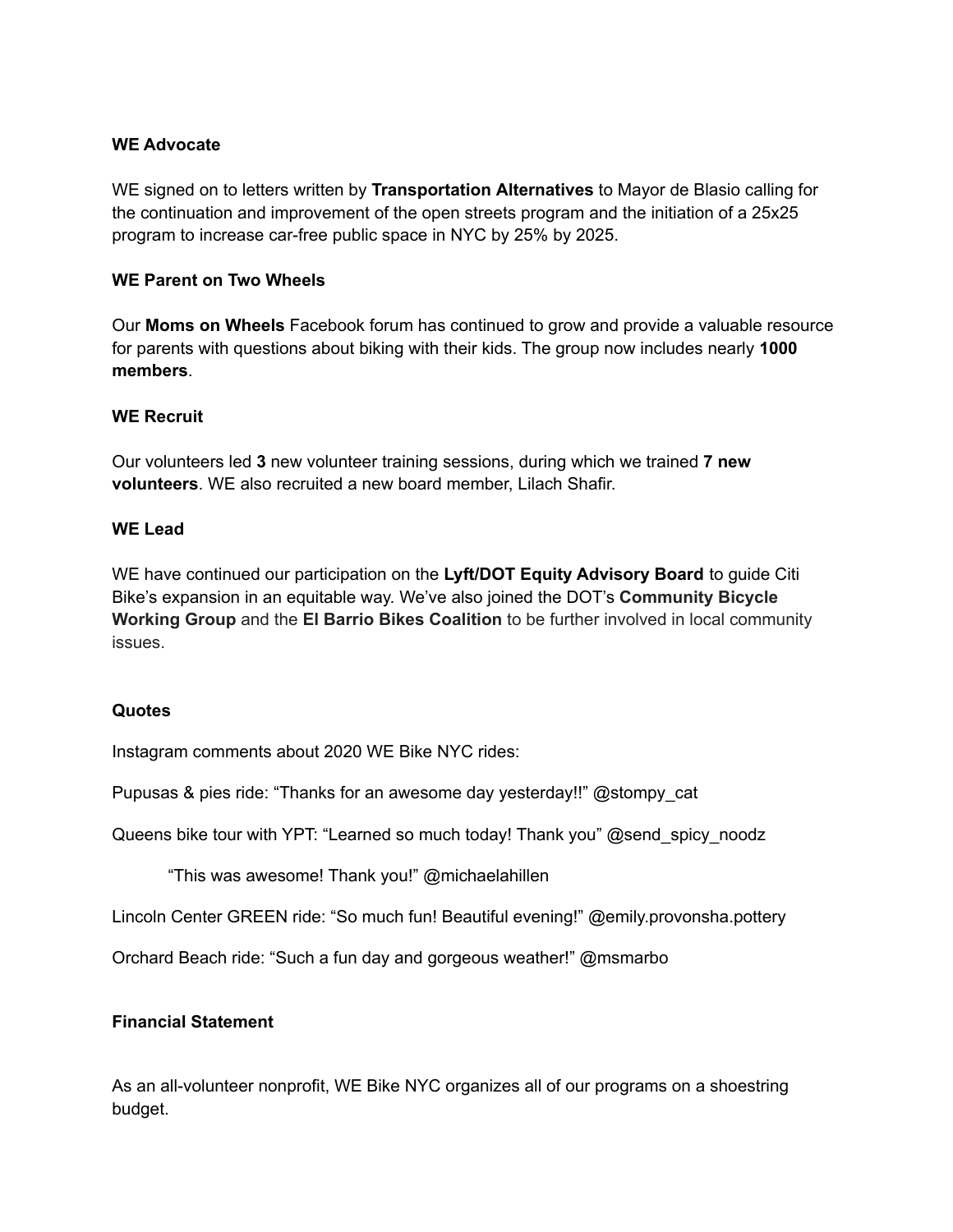Here are our numbers from 2021:

Total funds raised: \$669

Total expenses: \$1096

Imagine what we could do with a larger budget! To support the work of WE Bike NYC, visit http://webikenyc.org/support-us.

#### **WE Thank**

WE Bike NYC Board of Directors:

Casey Ashenhurst, President Diane Jones Randall, Vice President Gigi Agius, Treasurer Becky Hahn, Secretary Kristina Sepulveda\* Chantal Hardy Lilach Shafir

\*Kristina Sepulveda stepped down from the Board of Directors at the beginning of 2022. WE thank her for her three years of dedicated service on the Board.